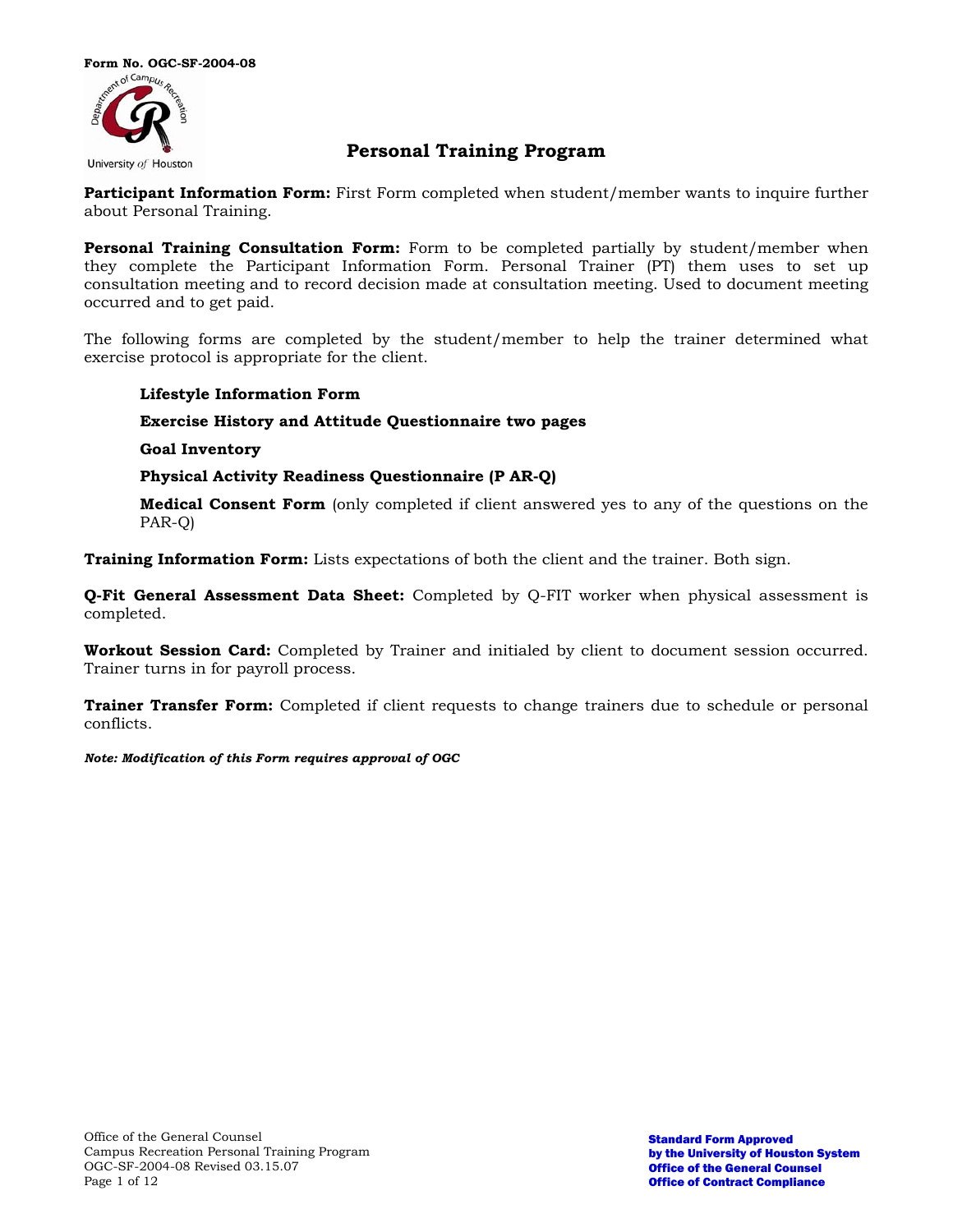|  |  |  | Form No. OGC-SF-2004-08 |
|--|--|--|-------------------------|
|--|--|--|-------------------------|

| Registration of the Registration                                                                                                                                                                                               |                             |       | UNIVERSITY of HOUSTON                                                                          |                |  |
|--------------------------------------------------------------------------------------------------------------------------------------------------------------------------------------------------------------------------------|-----------------------------|-------|------------------------------------------------------------------------------------------------|----------------|--|
| University of Houston                                                                                                                                                                                                          |                             |       | <b>Participant Information Form</b>                                                            |                |  |
|                                                                                                                                                                                                                                |                             |       | Age:                                                                                           |                |  |
|                                                                                                                                                                                                                                |                             |       |                                                                                                |                |  |
| Last                                                                                                                                                                                                                           |                             | First |                                                                                                | Middle Initial |  |
|                                                                                                                                                                                                                                |                             |       |                                                                                                |                |  |
|                                                                                                                                                                                                                                |                             |       |                                                                                                |                |  |
| E-mail: The contract of the contract of the contract of the contract of the contract of the contract of the contract of the contract of the contract of the contract of the contract of the contract of the contract of the co |                             |       |                                                                                                |                |  |
| <b>Check One:</b>                                                                                                                                                                                                              |                             |       |                                                                                                |                |  |
| $\Box$ Alumni<br>$\Box$ Student                                                                                                                                                                                                | $\Box$ Faculty $\Box$ Staff |       |                                                                                                |                |  |
| specific:                                                                                                                                                                                                                      |                             |       | When are you available to meet with your trainer? Please list as many times as possible and be |                |  |
| (Does not require commitment)                                                                                                                                                                                                  |                             |       |                                                                                                |                |  |
| Sunday                                                                                                                                                                                                                         |                             |       |                                                                                                |                |  |
| Monday                                                                                                                                                                                                                         |                             |       |                                                                                                |                |  |
| Tuesday                                                                                                                                                                                                                        |                             |       |                                                                                                |                |  |
| Wednesday                                                                                                                                                                                                                      |                             |       |                                                                                                |                |  |
| Thursday                                                                                                                                                                                                                       |                             |       |                                                                                                |                |  |
| Friday                                                                                                                                                                                                                         |                             |       |                                                                                                |                |  |
| Saturday                                                                                                                                                                                                                       |                             |       |                                                                                                |                |  |

**State law requires that you be informed of the following:** 

- 1. **with few exceptions, you are entitled on request to be informed about the information the University collects about you by use of this form;**
- 2. **under sections 55.021 and 552.023 of the Government Code, you are entitled to receive and to review the information; and**
- 3. **under sections 559.004 of the Government Code, you are entitled to have the University correct information about you that is incorrect.**

*Note: Modification of this Form requires approval of OGC* 

Office of the General Counsel Campus Recreation Personal Training Program OGC-SF-2004-08 Revised 03.15.07 Page 2 of 12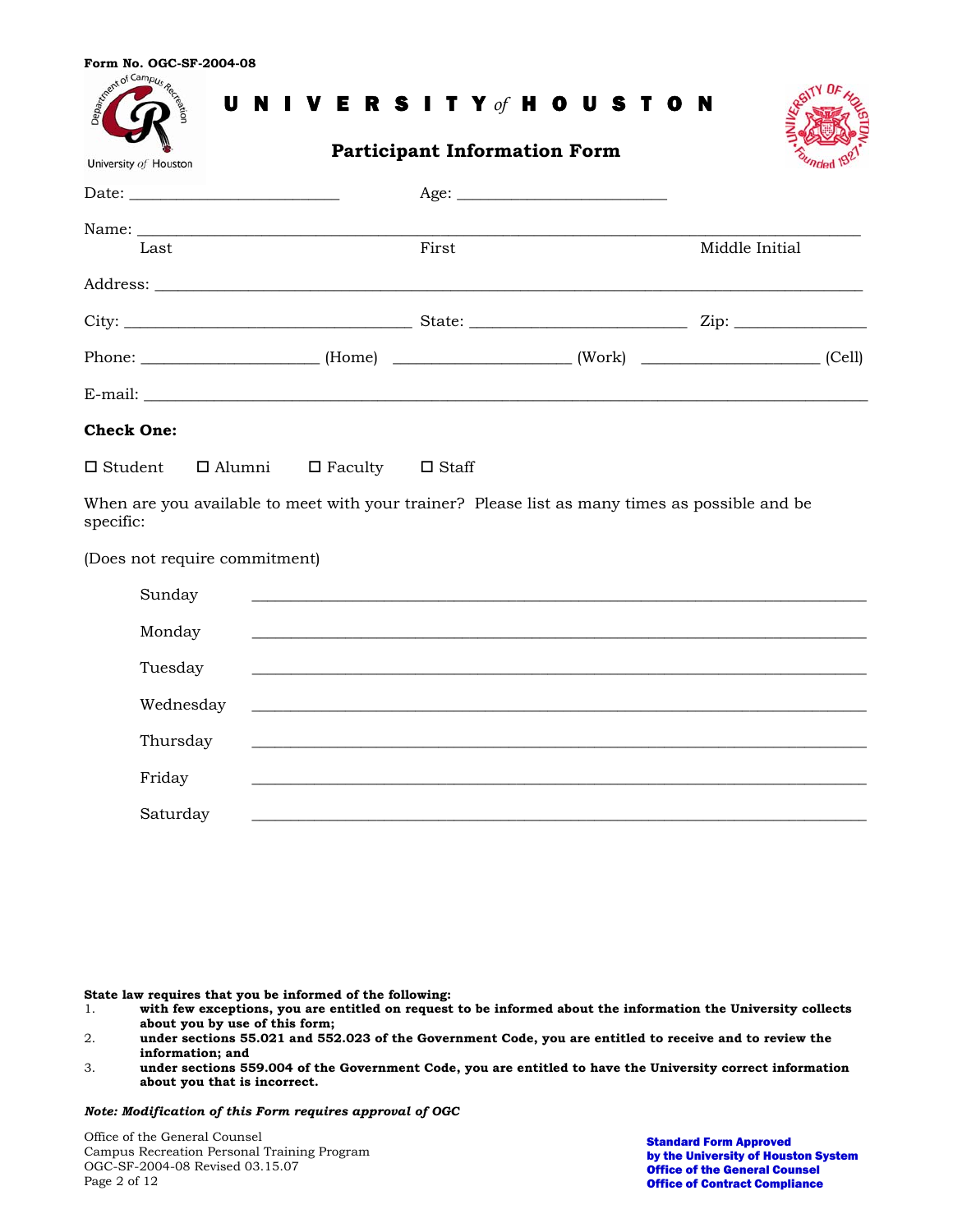



University of Houston

## **Personal Training Consultation Form**

The personal training consultation is a free 30-minute consultation for you to meet the trainer, determine goals, answer questions, and decide if personal training is for you.

## **Step 1 – to be completed by CLIENT**

| Date Submitted:                                                                                                                                                                                                                |
|--------------------------------------------------------------------------------------------------------------------------------------------------------------------------------------------------------------------------------|
| Phone Number: The Second Second Second Second Second Second Second Second Second Second Second Second Second Second Second Second Second Second Second Second Second Second Second Second Second Second Second Second Second S |
| E-mail:                                                                                                                                                                                                                        |

### **Step 2 – to be completed by CLIENT**

Personal Trainer Requested: (Trainer will contact you within 48 hours of receipt)

## **Step 3 – to be completed by TRAINER**

| Personal Trainer will contact Client via phone or e-mail. Three<br>attempts will be made to schedule the appointment. If no response<br>is received, Client must submit new consultation form. |  |              |  |  |  |
|------------------------------------------------------------------------------------------------------------------------------------------------------------------------------------------------|--|--------------|--|--|--|
| Date                                                                                                                                                                                           |  | Phone E-mail |  |  |  |
|                                                                                                                                                                                                |  |              |  |  |  |
| Second contact:                                                                                                                                                                                |  |              |  |  |  |
| Third contact:                                                                                                                                                                                 |  |              |  |  |  |

### **Step 4 – to be completed by TRAINER**

Date consultation was completed:

### **Step 5 – to be completed by TRAINER**

Status of Client:

□ Personal Training

□ No Personal Training

□ Undecided

### **Step 6 – to be completed by TRAINER**

| Signature of Client:  |  |
|-----------------------|--|
| Signature of Trainer: |  |

**State law requires that you be informed of the following:** 

- 1. **with few exceptions, you are entitled on request to be informed about the information the University collects about you by use of this form;**
- 2. **under sections 55.021 and 552.023 of the Government Code, you are entitled to receive and to review the information; and**
- 3. **under sections 559.004 of the Government Code, you are entitled to have the University correct information about you that is incorrect.**

#### *Note: Modification of this Form requires approval of OGC*

Office of the General Counsel Campus Recreation Personal Training Program OGC-SF-2004-08 Revised 03.15.07 Page 3 of 12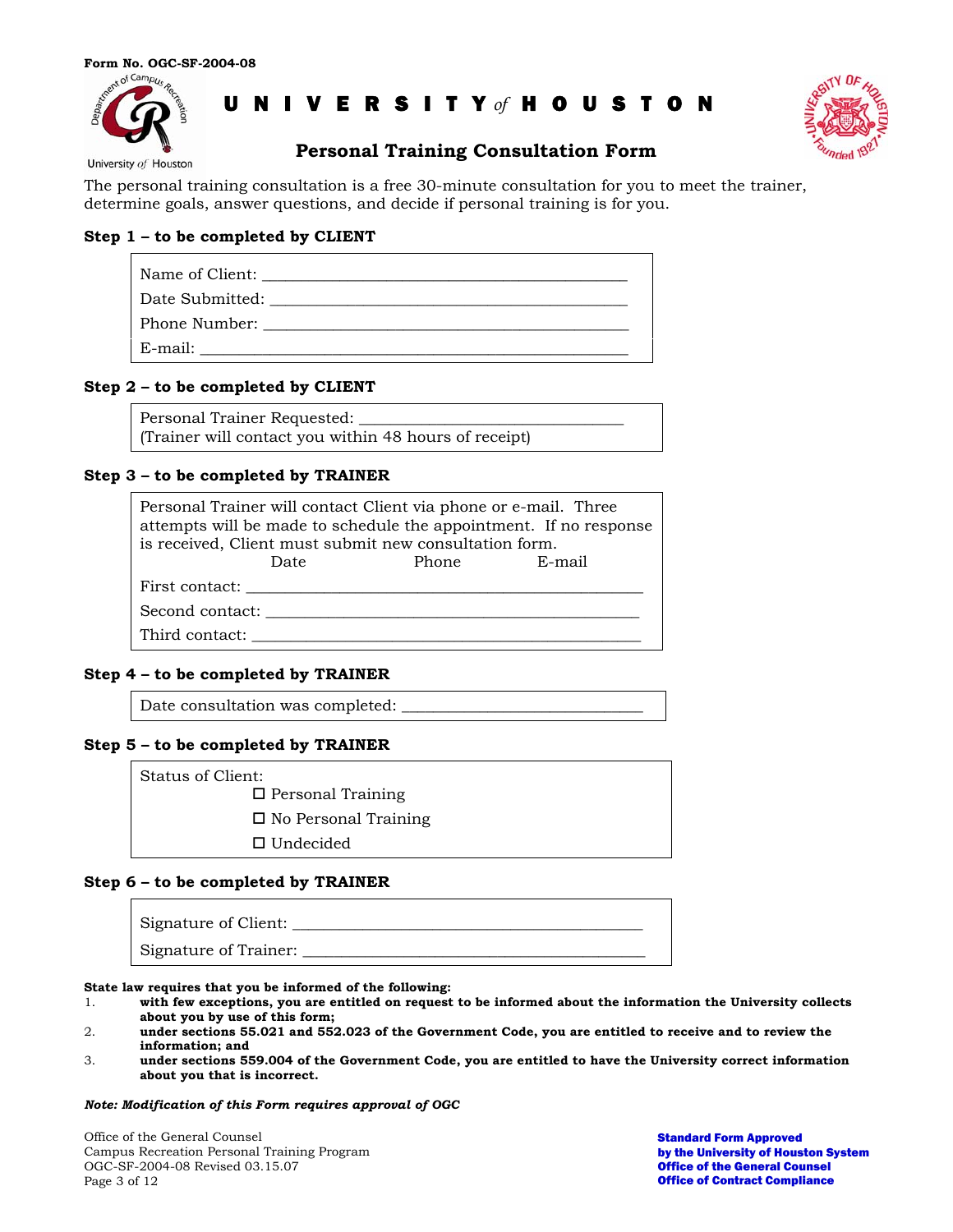

## **Lifestyle Information Form**



|                  | Date: the contract of the contract of the contract of the contract of the contract of the contract of the contract of the contract of the contract of the contract of the contract of the contract of the contract of the cont |
|------------------|--------------------------------------------------------------------------------------------------------------------------------------------------------------------------------------------------------------------------------|
|                  | <b>Physical Activity</b>                                                                                                                                                                                                       |
| 1.               | In the past year, how often have you been engaged in physical activity?                                                                                                                                                        |
|                  | $\Box$ Regularly (3-4 times/week)                                                                                                                                                                                              |
|                  | $\square$ Semi-regularly (1-2 times/week)                                                                                                                                                                                      |
|                  | $\square$ Sporadic (1-2 times/month)                                                                                                                                                                                           |
|                  | $\square$ None                                                                                                                                                                                                                 |
| 2.               | What types of physical activity do you consider "fun"? _________________________                                                                                                                                               |
| 3.               | What are your personal barriers to exercise (i.e. your reasons for not exercising)?                                                                                                                                            |
| 4.               | What physical activity have you been successful with in the past (liked and participated regularly?                                                                                                                            |
| 5.               | How do you think your body fat affects your daily activities?                                                                                                                                                                  |
|                  | <b>Dietary Patterns</b>                                                                                                                                                                                                        |
| 6.               | How many meals and/or snacks do you have per day? _______________________________                                                                                                                                              |
| 7.               |                                                                                                                                                                                                                                |
| 8.               |                                                                                                                                                                                                                                |
| 9.               |                                                                                                                                                                                                                                |
| <b>Support</b>   |                                                                                                                                                                                                                                |
| 10.              | Do you feel that any family, friends, or co-workers have negative feelings (i.e. disapproval, resentment)<br>toward your efforts at physical activity? $\Box$ Yes $\Box$ No                                                    |
| 11.              | Is your significant other or a close friend involved in any regular physical activity? $\Box$ Yes $\Box$ No                                                                                                                    |
|                  | <b>Occupation/Leisure</b>                                                                                                                                                                                                      |
| 12.              |                                                                                                                                                                                                                                |
| 13.              | Does your occupation require much activity? (i.e. walking, getting up/down, carrying) $\Box$ Yes $\Box$ No<br>Explain:<br><u> 1980 - Andrea State Barbara, amerikan per</u>                                                    |
| 14.              |                                                                                                                                                                                                                                |
| <b>Stressors</b> |                                                                                                                                                                                                                                |
| 15.              | What types of things make you feel stressed? ___________________________________                                                                                                                                               |
| 16.              | How do you normally deal with your stress?                                                                                                                                                                                     |

#### **State law requires that you be informed of the following:**

- 1. **with few exceptions, you are entitled on request to be informed about the information the University collects about you by use of this form;**
- 2. **under sections 55.021 and 552.023 of the Government Code, you are entitled to receive and to review the information; and**
- 3. **under sections 559.004 of the Government Code, you are entitled to have the University correct information about you that is incorrect.**

#### *Note: Modification of this Form requires approval of OGC*

Office of the General Counsel Campus Recreation Personal Training Program OGC-SF-2004-08 Revised 03.15.07 Page 4 of 12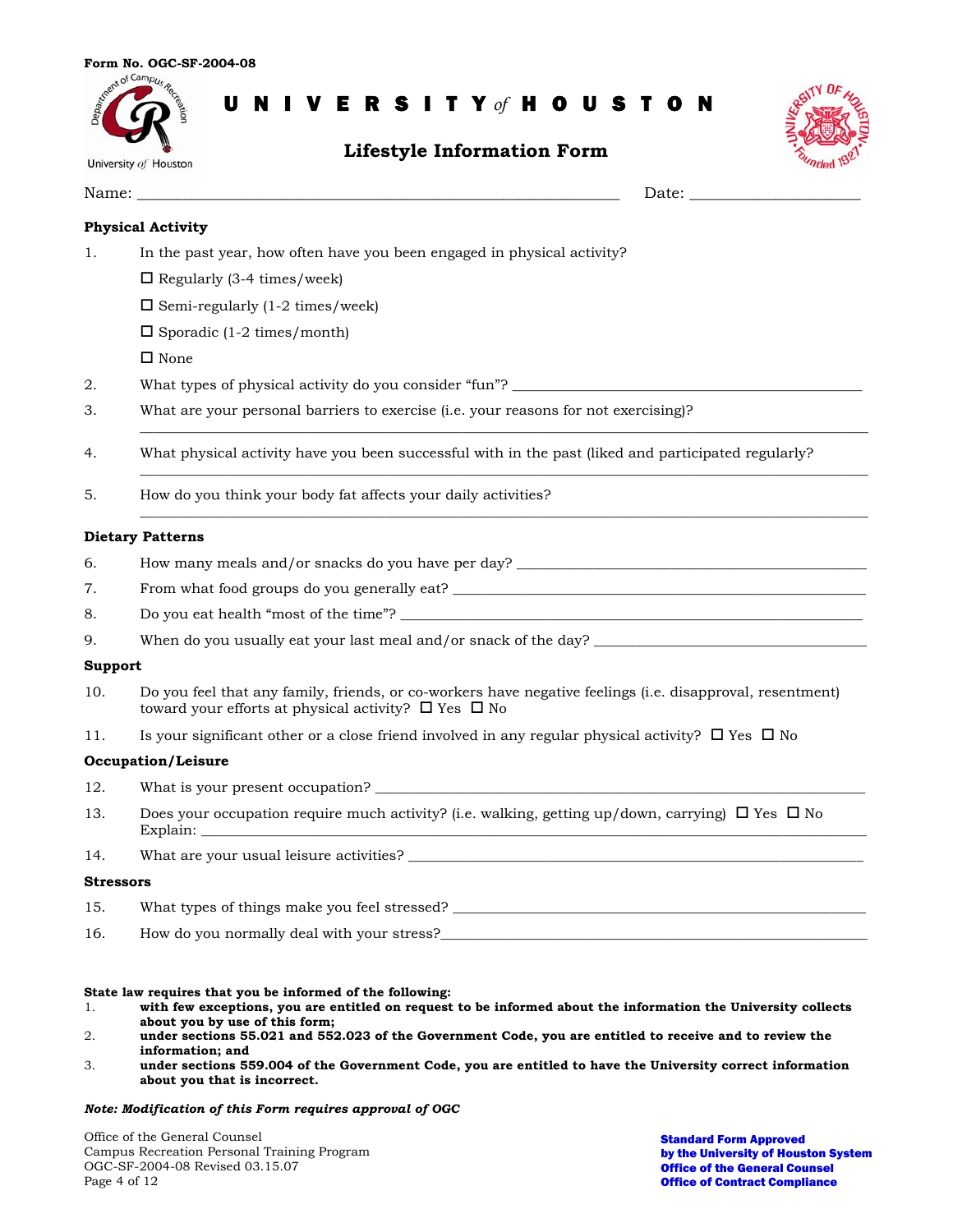| <b>Exercise History and Attitude Questionnaire</b><br>University of Houston<br>Name:<br>Date:<br>Please rate your exercise level on a scale of $1 - 5$ ( $1 =$ none, $5 =$ very strenuous) at each age range through<br>your present age:<br>$16-20$ 21-30 21-30 31-40 41-50+<br>Were you a high school and/or college athlete? $\Box$ Yes $\Box$ No<br>Do you have any negative feelings toward, or have you had any bad experiences in physical activity<br>programs? □ Yes □ No<br>Do you have any negative feelings toward, or have you had any bad experiences with fitness testing and<br>evaluation? $\square$ Yes $\square$ No<br>Rate yourself on a scale of $1 - 5$ (1 = lowest and 5 = highest):<br>2<br>3<br>4<br>5<br>1<br>$\Box$<br>$\Box$<br>0.<br>0<br>□<br>Characterize your present athletic ability:<br>When you exercise, how important is competition?<br>$\Box$<br>$\Box$<br>0<br>□<br>□<br>Characterize your present muscular capacity:<br>$\Box$<br>$\Box$<br>$\Box$<br>□<br>□<br>$\Box$<br>$\Box$<br>$\Box$<br>$\Box$<br>Characterize your present flexibility capacity:<br>□<br>Do you start exercise programs but find yourself unable to stick with them? $\Box$ Yes $\Box$ No<br>How much time are you willing to devote to an exercise program? ____ minutes/day ____ days/week<br>Are you currently involved in a regular endurance (cardiovascular) program? $\Box$ Yes, how often, and for<br>$\square$ No<br>Are you currently involved in a regular strength training program? $\Box$ Yes, how often and for how long?<br>$\square$ No<br>and the control of the control of the control of the control of the control of the control of the control of the<br>In what other exercise, sport, or recreational activities have you participated?<br>Please rate your response to each of the following:<br>I know I can't<br>Maybe I can<br>I know I can<br>Get up early, even on weekends to exercise.<br>$\Box$ 2<br>$\Box$ 3<br>$\Box$ 4<br>$\square$ 5<br>$\square$ 6<br>$\square$ 8<br>$\square$ 9<br>$\Box$ 1<br>$\square$ 7<br>$\square$ 10<br>Stick to my exercise program after a long and tiring day at work.<br>b.<br>$\Box$ 2<br>$\Box$ 4<br>$\Box$ 1<br>$\square$ 3<br>$\square$ 5<br>$\square$ 6<br>$\square$ 7<br>$\square$ 8<br>$\square$ 9<br>$\square$ 10<br>Exercise even though I am feeling depressed.<br>$\mathbf{C}$ .<br>$\square$ 2<br>$\square$ 3<br>$\square$ 4<br>$\square$ 5<br>$\Box$ 1<br>$\Box$ 6<br>$\square$ 7<br>$\square$ 8<br>$\square$ 9<br>$\square$ 10<br>Stick to my exercise program when undergoing a stressful life change.<br>d. | Control Campus Re |          |          |             |          | U N I V E R S I T Y of H O U S T O N |          |             |             |             |  |  |
|----------------------------------------------------------------------------------------------------------------------------------------------------------------------------------------------------------------------------------------------------------------------------------------------------------------------------------------------------------------------------------------------------------------------------------------------------------------------------------------------------------------------------------------------------------------------------------------------------------------------------------------------------------------------------------------------------------------------------------------------------------------------------------------------------------------------------------------------------------------------------------------------------------------------------------------------------------------------------------------------------------------------------------------------------------------------------------------------------------------------------------------------------------------------------------------------------------------------------------------------------------------------------------------------------------------------------------------------------------------------------------------------------------------------------------------------------------------------------------------------------------------------------------------------------------------------------------------------------------------------------------------------------------------------------------------------------------------------------------------------------------------------------------------------------------------------------------------------------------------------------------------------------------------------------------------------------------------------------------------------------------------------------------------------------------------------------------------------------------------------------------------------------------------------------------------------------------------------------------------------------------------------------------------------------------------------------------------------------------------------------------------------------------------------------------------------------------------------------------------------------------------------------------------------------------------------------------------------------------------|-------------------|----------|----------|-------------|----------|--------------------------------------|----------|-------------|-------------|-------------|--|--|
|                                                                                                                                                                                                                                                                                                                                                                                                                                                                                                                                                                                                                                                                                                                                                                                                                                                                                                                                                                                                                                                                                                                                                                                                                                                                                                                                                                                                                                                                                                                                                                                                                                                                                                                                                                                                                                                                                                                                                                                                                                                                                                                                                                                                                                                                                                                                                                                                                                                                                                                                                                                                                |                   |          |          |             |          |                                      |          |             |             |             |  |  |
|                                                                                                                                                                                                                                                                                                                                                                                                                                                                                                                                                                                                                                                                                                                                                                                                                                                                                                                                                                                                                                                                                                                                                                                                                                                                                                                                                                                                                                                                                                                                                                                                                                                                                                                                                                                                                                                                                                                                                                                                                                                                                                                                                                                                                                                                                                                                                                                                                                                                                                                                                                                                                |                   |          |          |             |          |                                      |          |             |             |             |  |  |
|                                                                                                                                                                                                                                                                                                                                                                                                                                                                                                                                                                                                                                                                                                                                                                                                                                                                                                                                                                                                                                                                                                                                                                                                                                                                                                                                                                                                                                                                                                                                                                                                                                                                                                                                                                                                                                                                                                                                                                                                                                                                                                                                                                                                                                                                                                                                                                                                                                                                                                                                                                                                                |                   |          |          |             |          |                                      |          |             |             |             |  |  |
|                                                                                                                                                                                                                                                                                                                                                                                                                                                                                                                                                                                                                                                                                                                                                                                                                                                                                                                                                                                                                                                                                                                                                                                                                                                                                                                                                                                                                                                                                                                                                                                                                                                                                                                                                                                                                                                                                                                                                                                                                                                                                                                                                                                                                                                                                                                                                                                                                                                                                                                                                                                                                |                   |          |          |             |          |                                      |          |             |             |             |  |  |
|                                                                                                                                                                                                                                                                                                                                                                                                                                                                                                                                                                                                                                                                                                                                                                                                                                                                                                                                                                                                                                                                                                                                                                                                                                                                                                                                                                                                                                                                                                                                                                                                                                                                                                                                                                                                                                                                                                                                                                                                                                                                                                                                                                                                                                                                                                                                                                                                                                                                                                                                                                                                                |                   |          |          |             |          |                                      |          |             |             |             |  |  |
|                                                                                                                                                                                                                                                                                                                                                                                                                                                                                                                                                                                                                                                                                                                                                                                                                                                                                                                                                                                                                                                                                                                                                                                                                                                                                                                                                                                                                                                                                                                                                                                                                                                                                                                                                                                                                                                                                                                                                                                                                                                                                                                                                                                                                                                                                                                                                                                                                                                                                                                                                                                                                |                   |          |          |             |          |                                      |          |             |             |             |  |  |
|                                                                                                                                                                                                                                                                                                                                                                                                                                                                                                                                                                                                                                                                                                                                                                                                                                                                                                                                                                                                                                                                                                                                                                                                                                                                                                                                                                                                                                                                                                                                                                                                                                                                                                                                                                                                                                                                                                                                                                                                                                                                                                                                                                                                                                                                                                                                                                                                                                                                                                                                                                                                                |                   |          |          |             |          |                                      |          |             |             |             |  |  |
|                                                                                                                                                                                                                                                                                                                                                                                                                                                                                                                                                                                                                                                                                                                                                                                                                                                                                                                                                                                                                                                                                                                                                                                                                                                                                                                                                                                                                                                                                                                                                                                                                                                                                                                                                                                                                                                                                                                                                                                                                                                                                                                                                                                                                                                                                                                                                                                                                                                                                                                                                                                                                |                   |          |          |             |          |                                      |          |             |             |             |  |  |
|                                                                                                                                                                                                                                                                                                                                                                                                                                                                                                                                                                                                                                                                                                                                                                                                                                                                                                                                                                                                                                                                                                                                                                                                                                                                                                                                                                                                                                                                                                                                                                                                                                                                                                                                                                                                                                                                                                                                                                                                                                                                                                                                                                                                                                                                                                                                                                                                                                                                                                                                                                                                                |                   |          |          |             |          |                                      |          |             |             |             |  |  |
|                                                                                                                                                                                                                                                                                                                                                                                                                                                                                                                                                                                                                                                                                                                                                                                                                                                                                                                                                                                                                                                                                                                                                                                                                                                                                                                                                                                                                                                                                                                                                                                                                                                                                                                                                                                                                                                                                                                                                                                                                                                                                                                                                                                                                                                                                                                                                                                                                                                                                                                                                                                                                |                   |          |          |             |          |                                      |          |             |             |             |  |  |
|                                                                                                                                                                                                                                                                                                                                                                                                                                                                                                                                                                                                                                                                                                                                                                                                                                                                                                                                                                                                                                                                                                                                                                                                                                                                                                                                                                                                                                                                                                                                                                                                                                                                                                                                                                                                                                                                                                                                                                                                                                                                                                                                                                                                                                                                                                                                                                                                                                                                                                                                                                                                                |                   |          |          |             |          |                                      |          |             |             |             |  |  |
|                                                                                                                                                                                                                                                                                                                                                                                                                                                                                                                                                                                                                                                                                                                                                                                                                                                                                                                                                                                                                                                                                                                                                                                                                                                                                                                                                                                                                                                                                                                                                                                                                                                                                                                                                                                                                                                                                                                                                                                                                                                                                                                                                                                                                                                                                                                                                                                                                                                                                                                                                                                                                |                   |          |          |             |          |                                      |          |             |             |             |  |  |
|                                                                                                                                                                                                                                                                                                                                                                                                                                                                                                                                                                                                                                                                                                                                                                                                                                                                                                                                                                                                                                                                                                                                                                                                                                                                                                                                                                                                                                                                                                                                                                                                                                                                                                                                                                                                                                                                                                                                                                                                                                                                                                                                                                                                                                                                                                                                                                                                                                                                                                                                                                                                                |                   |          |          |             |          |                                      |          |             |             |             |  |  |
|                                                                                                                                                                                                                                                                                                                                                                                                                                                                                                                                                                                                                                                                                                                                                                                                                                                                                                                                                                                                                                                                                                                                                                                                                                                                                                                                                                                                                                                                                                                                                                                                                                                                                                                                                                                                                                                                                                                                                                                                                                                                                                                                                                                                                                                                                                                                                                                                                                                                                                                                                                                                                |                   |          |          |             |          |                                      |          |             |             |             |  |  |
|                                                                                                                                                                                                                                                                                                                                                                                                                                                                                                                                                                                                                                                                                                                                                                                                                                                                                                                                                                                                                                                                                                                                                                                                                                                                                                                                                                                                                                                                                                                                                                                                                                                                                                                                                                                                                                                                                                                                                                                                                                                                                                                                                                                                                                                                                                                                                                                                                                                                                                                                                                                                                |                   |          |          |             |          |                                      |          |             |             |             |  |  |
|                                                                                                                                                                                                                                                                                                                                                                                                                                                                                                                                                                                                                                                                                                                                                                                                                                                                                                                                                                                                                                                                                                                                                                                                                                                                                                                                                                                                                                                                                                                                                                                                                                                                                                                                                                                                                                                                                                                                                                                                                                                                                                                                                                                                                                                                                                                                                                                                                                                                                                                                                                                                                |                   |          |          |             |          |                                      |          |             |             |             |  |  |
|                                                                                                                                                                                                                                                                                                                                                                                                                                                                                                                                                                                                                                                                                                                                                                                                                                                                                                                                                                                                                                                                                                                                                                                                                                                                                                                                                                                                                                                                                                                                                                                                                                                                                                                                                                                                                                                                                                                                                                                                                                                                                                                                                                                                                                                                                                                                                                                                                                                                                                                                                                                                                |                   |          |          |             |          |                                      |          |             |             |             |  |  |
|                                                                                                                                                                                                                                                                                                                                                                                                                                                                                                                                                                                                                                                                                                                                                                                                                                                                                                                                                                                                                                                                                                                                                                                                                                                                                                                                                                                                                                                                                                                                                                                                                                                                                                                                                                                                                                                                                                                                                                                                                                                                                                                                                                                                                                                                                                                                                                                                                                                                                                                                                                                                                |                   |          |          |             |          |                                      |          |             |             |             |  |  |
|                                                                                                                                                                                                                                                                                                                                                                                                                                                                                                                                                                                                                                                                                                                                                                                                                                                                                                                                                                                                                                                                                                                                                                                                                                                                                                                                                                                                                                                                                                                                                                                                                                                                                                                                                                                                                                                                                                                                                                                                                                                                                                                                                                                                                                                                                                                                                                                                                                                                                                                                                                                                                |                   |          |          |             |          |                                      |          |             |             |             |  |  |
|                                                                                                                                                                                                                                                                                                                                                                                                                                                                                                                                                                                                                                                                                                                                                                                                                                                                                                                                                                                                                                                                                                                                                                                                                                                                                                                                                                                                                                                                                                                                                                                                                                                                                                                                                                                                                                                                                                                                                                                                                                                                                                                                                                                                                                                                                                                                                                                                                                                                                                                                                                                                                |                   |          |          |             |          |                                      |          |             |             |             |  |  |
|                                                                                                                                                                                                                                                                                                                                                                                                                                                                                                                                                                                                                                                                                                                                                                                                                                                                                                                                                                                                                                                                                                                                                                                                                                                                                                                                                                                                                                                                                                                                                                                                                                                                                                                                                                                                                                                                                                                                                                                                                                                                                                                                                                                                                                                                                                                                                                                                                                                                                                                                                                                                                |                   |          |          |             |          |                                      |          |             |             |             |  |  |
|                                                                                                                                                                                                                                                                                                                                                                                                                                                                                                                                                                                                                                                                                                                                                                                                                                                                                                                                                                                                                                                                                                                                                                                                                                                                                                                                                                                                                                                                                                                                                                                                                                                                                                                                                                                                                                                                                                                                                                                                                                                                                                                                                                                                                                                                                                                                                                                                                                                                                                                                                                                                                |                   |          |          |             |          |                                      |          |             |             |             |  |  |
|                                                                                                                                                                                                                                                                                                                                                                                                                                                                                                                                                                                                                                                                                                                                                                                                                                                                                                                                                                                                                                                                                                                                                                                                                                                                                                                                                                                                                                                                                                                                                                                                                                                                                                                                                                                                                                                                                                                                                                                                                                                                                                                                                                                                                                                                                                                                                                                                                                                                                                                                                                                                                |                   |          |          |             |          |                                      |          |             |             |             |  |  |
|                                                                                                                                                                                                                                                                                                                                                                                                                                                                                                                                                                                                                                                                                                                                                                                                                                                                                                                                                                                                                                                                                                                                                                                                                                                                                                                                                                                                                                                                                                                                                                                                                                                                                                                                                                                                                                                                                                                                                                                                                                                                                                                                                                                                                                                                                                                                                                                                                                                                                                                                                                                                                |                   |          |          |             |          |                                      |          |             |             |             |  |  |
|                                                                                                                                                                                                                                                                                                                                                                                                                                                                                                                                                                                                                                                                                                                                                                                                                                                                                                                                                                                                                                                                                                                                                                                                                                                                                                                                                                                                                                                                                                                                                                                                                                                                                                                                                                                                                                                                                                                                                                                                                                                                                                                                                                                                                                                                                                                                                                                                                                                                                                                                                                                                                |                   |          |          |             |          |                                      |          |             |             |             |  |  |
|                                                                                                                                                                                                                                                                                                                                                                                                                                                                                                                                                                                                                                                                                                                                                                                                                                                                                                                                                                                                                                                                                                                                                                                                                                                                                                                                                                                                                                                                                                                                                                                                                                                                                                                                                                                                                                                                                                                                                                                                                                                                                                                                                                                                                                                                                                                                                                                                                                                                                                                                                                                                                |                   |          |          |             |          |                                      |          |             |             |             |  |  |
|                                                                                                                                                                                                                                                                                                                                                                                                                                                                                                                                                                                                                                                                                                                                                                                                                                                                                                                                                                                                                                                                                                                                                                                                                                                                                                                                                                                                                                                                                                                                                                                                                                                                                                                                                                                                                                                                                                                                                                                                                                                                                                                                                                                                                                                                                                                                                                                                                                                                                                                                                                                                                |                   |          |          |             |          |                                      |          |             |             |             |  |  |
|                                                                                                                                                                                                                                                                                                                                                                                                                                                                                                                                                                                                                                                                                                                                                                                                                                                                                                                                                                                                                                                                                                                                                                                                                                                                                                                                                                                                                                                                                                                                                                                                                                                                                                                                                                                                                                                                                                                                                                                                                                                                                                                                                                                                                                                                                                                                                                                                                                                                                                                                                                                                                |                   |          |          |             |          |                                      |          |             |             |             |  |  |
| $\square$ 10                                                                                                                                                                                                                                                                                                                                                                                                                                                                                                                                                                                                                                                                                                                                                                                                                                                                                                                                                                                                                                                                                                                                                                                                                                                                                                                                                                                                                                                                                                                                                                                                                                                                                                                                                                                                                                                                                                                                                                                                                                                                                                                                                                                                                                                                                                                                                                                                                                                                                                                                                                                                   |                   |          |          |             |          |                                      |          |             |             |             |  |  |
| Sick to my exercise program when I have household chores to complete.<br>$\mathbf{e}.$                                                                                                                                                                                                                                                                                                                                                                                                                                                                                                                                                                                                                                                                                                                                                                                                                                                                                                                                                                                                                                                                                                                                                                                                                                                                                                                                                                                                                                                                                                                                                                                                                                                                                                                                                                                                                                                                                                                                                                                                                                                                                                                                                                                                                                                                                                                                                                                                                                                                                                                         |                   | $\Box$ 1 | $\Box$ 2 | $\square$ 3 | $\Box$ 4 | $\square$ 5                          | $\Box$ 6 | $\square$ 7 | $\square$ 8 | $\square$ 9 |  |  |
| $\Box$ 1<br>$\square$ 2<br>$\square$ 5<br>$\square$ 6<br>$\square$ 8<br>$\square$ 3<br>$\Box$ 4<br>$\square$ 7<br>$\square$ 10<br>$\square$ 9                                                                                                                                                                                                                                                                                                                                                                                                                                                                                                                                                                                                                                                                                                                                                                                                                                                                                                                                                                                                                                                                                                                                                                                                                                                                                                                                                                                                                                                                                                                                                                                                                                                                                                                                                                                                                                                                                                                                                                                                                                                                                                                                                                                                                                                                                                                                                                                                                                                                  |                   |          |          |             |          |                                      |          |             |             |             |  |  |

|    |  | $\Box$ 1 $\Box$ 2 $\Box$ 3 $\Box$ 4 $\Box$ 5 $\Box$ 6 $\Box$ 7 $\Box$ 8 $\Box$ 9 $\Box$ 10                               |  |  |  |
|----|--|--------------------------------------------------------------------------------------------------------------------------|--|--|--|
| g. |  | Stick to my exercise program when social obligations are very time consuming.                                            |  |  |  |
|    |  | $\Box$ 1 $\Box$ 2 $\Box$ 3 $\Box$ 4 $\Box$ 5 $\Box$ 6 $\Box$ 7 $\Box$ 8 $\Box$ 9 $\Box$ 10                               |  |  |  |
| h. |  | Read or study less in order to exercise more.                                                                            |  |  |  |
|    |  | $\square$ 1 $\square$ 2 $\square$ 3 $\square$ 4 $\square$ 5 $\square$ 6 $\square$ 7 $\square$ 8 $\square$ 9 $\square$ 10 |  |  |  |

**State law requires that you be informed of the following:** 

1. **with few exceptions, you are entitled on request to be informed about the information the University collects about you by use of this form;** 

2. **under sections 55.021 and 552.023 of the Government Code, you are entitled to receive and to review the information; and**  3. **under sections 559.004 of the Government Code, you are entitled to have the University correct information about you that is incorrect.** 

Office of the General Counsel Campus Recreation Personal Training Program *Note: Modification of this Form requires approval of OGC* OGC-SF-2004-08 Revised 03.15.07 Page 5 of 12

Standard Form Approved by the University of Houston System Office of the General Counsel Office of Contract Compliance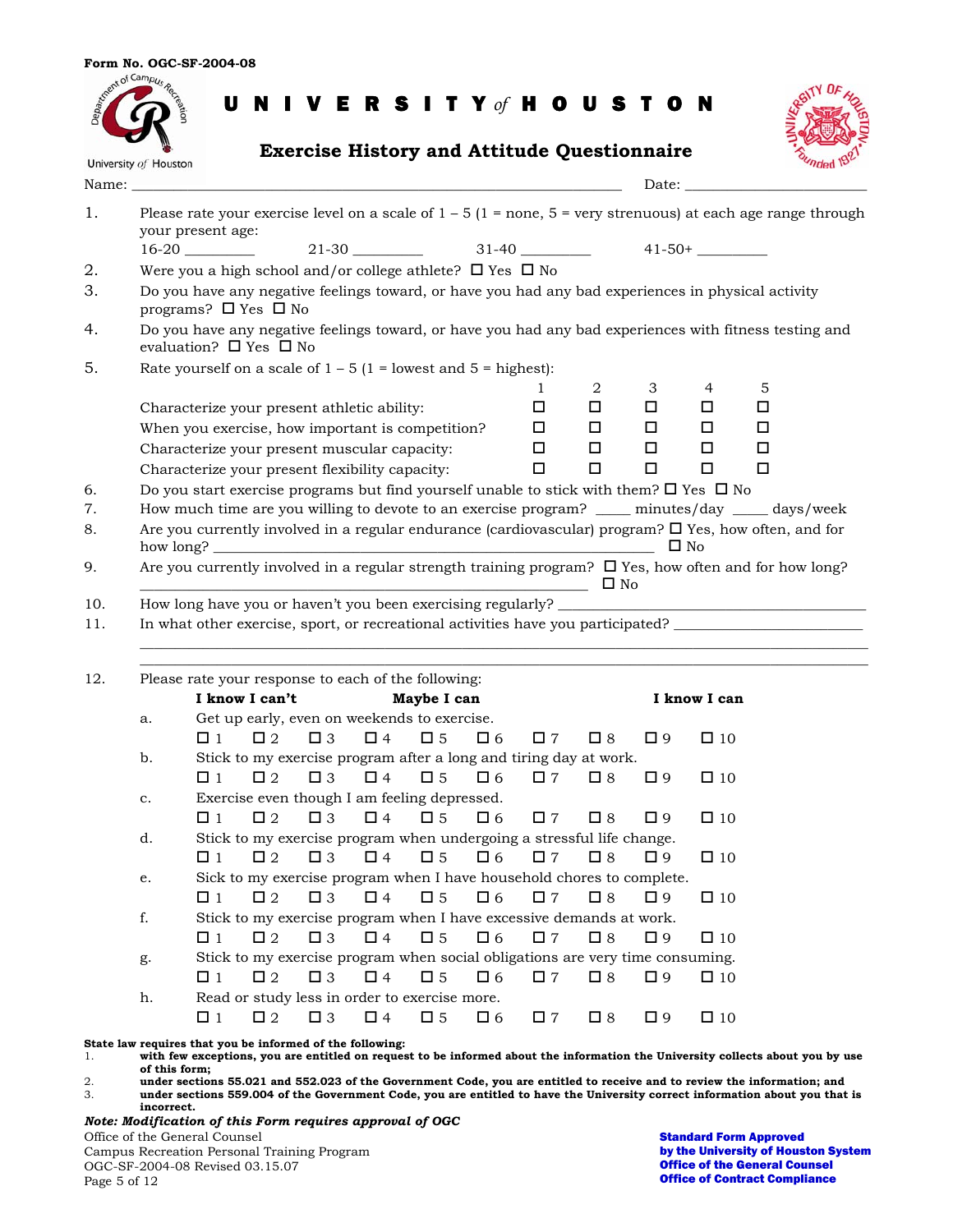



**Goal Inventory** 

 $\overline{\phantom{a}}$  , and the contribution of the contribution of the contribution of the contribution of the contribution of the contribution of the contribution of the contribution of the contribution of the contribution of the  $\overline{\phantom{a}}$  , and the contribution of the contribution of the contribution of the contribution of the contribution of the contribution of the contribution of the contribution of the contribution of the contribution of the  $\overline{\phantom{a}}$  , and the contribution of the contribution of the contribution of the contribution of the contribution of the contribution of the contribution of the contribution of the contribution of the contribution of the

 $\overline{\phantom{a}}$  , and the contribution of the contribution of the contribution of the contribution of the contribution of the contribution of the contribution of the contribution of the contribution of the contribution of the  $\overline{\phantom{a}}$  , and the contribution of the contribution of the contribution of the contribution of the contribution of the contribution of the contribution of the contribution of the contribution of the contribution of the  $\overline{\phantom{a}}$  , and the contribution of the contribution of the contribution of the contribution of the contribution of the contribution of the contribution of the contribution of the contribution of the contribution of the

 $\overline{\phantom{a}}$  , and the contribution of the contribution of the contribution of the contribution of the contribution of the contribution of the contribution of the contribution of the contribution of the contribution of the  $\overline{\phantom{a}}$  , and the contribution of the contribution of the contribution of the contribution of the contribution of the contribution of the contribution of the contribution of the contribution of the contribution of the  $\overline{\phantom{a}}$  , and the contribution of the contribution of the contribution of the contribution of the contribution of the contribution of the contribution of the contribution of the contribution of the contribution of the

\_\_\_\_\_\_\_\_\_\_\_\_\_\_\_\_\_\_\_\_\_\_\_\_\_\_\_\_\_\_\_\_\_\_\_\_\_\_\_\_\_\_\_\_\_\_\_\_\_\_\_\_\_\_\_\_\_\_\_\_\_\_\_\_\_\_\_\_\_\_\_\_\_\_\_\_\_\_\_\_\_\_\_\_\_\_\_\_\_\_\_\_\_ \_\_\_\_\_\_\_\_\_\_\_\_\_\_\_\_\_\_\_\_\_\_\_\_\_\_\_\_\_\_\_\_\_\_\_\_\_\_\_\_\_\_\_\_\_\_\_\_\_\_\_\_\_\_\_\_\_\_\_\_\_\_\_\_\_\_\_\_\_\_\_\_\_\_\_\_\_\_\_\_\_\_\_\_\_\_\_\_\_\_\_\_\_ \_\_\_\_\_\_\_\_\_\_\_\_\_\_\_\_\_\_\_\_\_\_\_\_\_\_\_\_\_\_\_\_\_\_\_\_\_\_\_\_\_\_\_\_\_\_\_\_\_\_\_\_\_\_\_\_\_\_\_\_\_\_\_\_\_\_\_\_\_\_\_\_\_\_\_\_\_\_\_\_\_\_\_\_\_\_\_\_\_\_\_\_\_

\_\_\_\_\_\_\_\_\_\_\_\_\_\_\_\_\_\_\_\_\_\_\_\_\_\_\_\_\_\_\_\_\_\_\_\_\_\_\_\_\_\_\_\_\_\_\_\_\_\_\_\_\_\_\_\_\_\_\_\_\_\_\_\_\_\_\_\_\_\_\_\_\_\_\_\_\_\_\_\_\_\_\_\_\_\_\_\_\_\_\_\_\_ \_\_\_\_\_\_\_\_\_\_\_\_\_\_\_\_\_\_\_\_\_\_\_\_\_\_\_\_\_\_\_\_\_\_\_\_\_\_\_\_\_\_\_\_\_\_\_\_\_\_\_\_\_\_\_\_\_\_\_\_\_\_\_\_\_\_\_\_\_\_\_\_\_\_\_\_\_\_\_\_\_\_\_\_\_\_\_\_\_\_\_\_\_ \_\_\_\_\_\_\_\_\_\_\_\_\_\_\_\_\_\_\_\_\_\_\_\_\_\_\_\_\_\_\_\_\_\_\_\_\_\_\_\_\_\_\_\_\_\_\_\_\_\_\_\_\_\_\_\_\_\_\_\_\_\_\_\_\_\_\_\_\_\_\_\_\_\_\_\_\_\_\_\_\_\_\_\_\_\_\_\_\_\_\_\_\_

1. What I want to accomplish

These are my outcome goals for the next \_\_\_\_\_ weeks:

- 2. Why I want to accomplish these goals These goals are very important to me because:
- 3. I'll do almost anything except this I am will to do anything within reason to reach these goals, other than: (please be specific)
- 4. "I think that my exercising at least \_\_\_\_\_ days a week, every week, is highly likely." With respect to yourself, do you: (please select the appropriate letter)
	- a.  $\Box$  strongly agree
	- b.  $\Box$  agree
	- c.  $\Box$  disagree
	- d.  $\Box$  strongly disagree

If you selected c or d, why? (please be as specific as possible)

5. When I reach this goal (refer to question 1), this is what I will get and how I will feel:

**State law requires that you be informed of the following:** 

*Note: Modification of this Form requires approval of OGC* 

Office of the General Counsel Campus Recreation Personal Training Program OGC-SF-2004-08 Revised 03.15.07 Page 6 of 12

<sup>1.</sup> **with few exceptions, you are entitled on request to be informed about the information the University collects about you by use of this form;** 

<sup>2.</sup> **under sections 55.021 and 552.023 of the Government Code, you are entitled to receive and to review the information; and** 

<sup>3.</sup> **under sections 559.004 of the Government Code, you are entitled to have the University correct information about you that is incorrect.**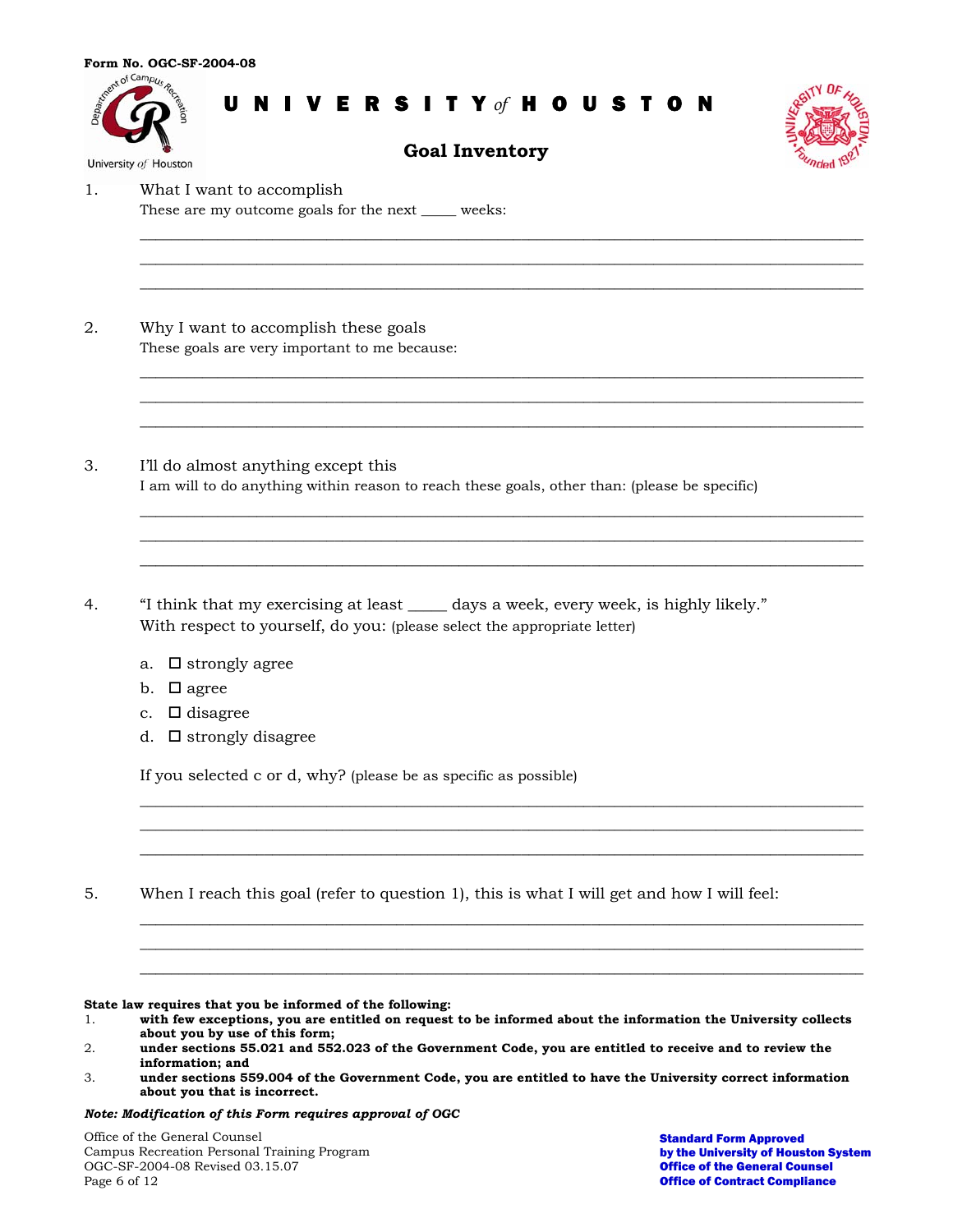

**Personal Activity Readiness Questionnaire (PAR-Q)** 



### **To be completed by Participant**

| Nan<br>- . amille               |        |  |
|---------------------------------|--------|--|
| $\overline{\phantom{a}}$<br>Day | -<br>. |  |

Regular physical activity is fun and healthy, and increasingly more people are starting to become more active every day. Being more active is very safe for most people. However, some people should check with their doctor before they start becoming more physically active. If you are planning to become more physically active than you are now, start by answering the seven questions in the box below. If you are between the ages of 15 and 69, the PAR-Q will tell you if you should check with your doctor before you start. If you are over 69 years of age, and you are not accustomed to being very active, check with your doctor. Common sense is your best guide when you answer these questions. Please read the questions carefully and answer each one honestly.

| <b>YES</b> | NO |    | (check YES or NO)                                                                                                                   |
|------------|----|----|-------------------------------------------------------------------------------------------------------------------------------------|
| □          | □  |    | Has your doctor ever said that you have a heart condition and that you should only do<br>physical activity recommended by a doctor? |
| □          | □  | 2. | Do you feel pain in your chest when you do physical activity?                                                                       |
| □          | □  | 3. | In the past month, have you had chest pain when you were not doing physical activity?                                               |
| □          | □  | 4. | Do you lose your balance because of dizziness or do you ever lose consciousness?                                                    |
| П          | □  | 5. | Do you have a bone or joint problem that could be made worse by change in your<br>physical activity?                                |
| □          | □  | 6. | Is your doctor currently prescribing drugs for your blood pressure or a heart condition?                                            |
|            | □  | 7. | Do you know of any other reason why you should not do physical activity?                                                            |

#### **If you answered "YES" to one or more questions:**

Talk to your doctor by phone or in person BEFORE you start becoming more physically active or BEFORE you have fitness appraisal. Tell your doctor about the PAR-Q and which questions you answered **YES**.

• You may be able to do any activity you wish as long as you start slowly and increase gradually; however, you may need to restrict your activities to those which are safe for you. Talk with your doctor about the kinds of activities in which you wish to participate and follow his/her advice.

## **If you answered "NO" to all questions:**

If you answered **NO** to all PAR-Q questions, you can be reasonably sure that you can:

- Start becoming much more physically active. Begin slowly and build up gradually this is the safest and easiest way to begin a fitness program.
- Taking part in a fitness assessment is an excellent way to determine your basic fitness level so that you can determine your health and fitness level.

#### **Delay becoming more active:**

- If you are not feeling well because of a temporary illness such as a cold or a fever, wait until you feel better; or
- If you are or may be pregnant, talk to your doctor before you start any physical activity.

Please note: If your health changes in a way that would cause you to answer **YES** to any of the above questions, inform your fitness or health professional. Ask whether you should change your physical activity plan.

#### **State law requires that you be informed of the following:**

- 1. **with few exceptions, you are entitled on request to be informed about the information the University collects about you by use of this form;**
- 2. **under sections 55.021 and 552.023 of the Government Code, you are entitled to receive and to review the information; and**
- 3. **under sections 559.004 of the Government Code, you are entitled to have the University correct information about you that is incorrect.**

#### *Note: Modification of this Form requires approval of OGC*

Office of the General Counsel Campus Recreation Personal Training Program OGC-SF-2004-08 Revised 03.15.07 Page 7 of 12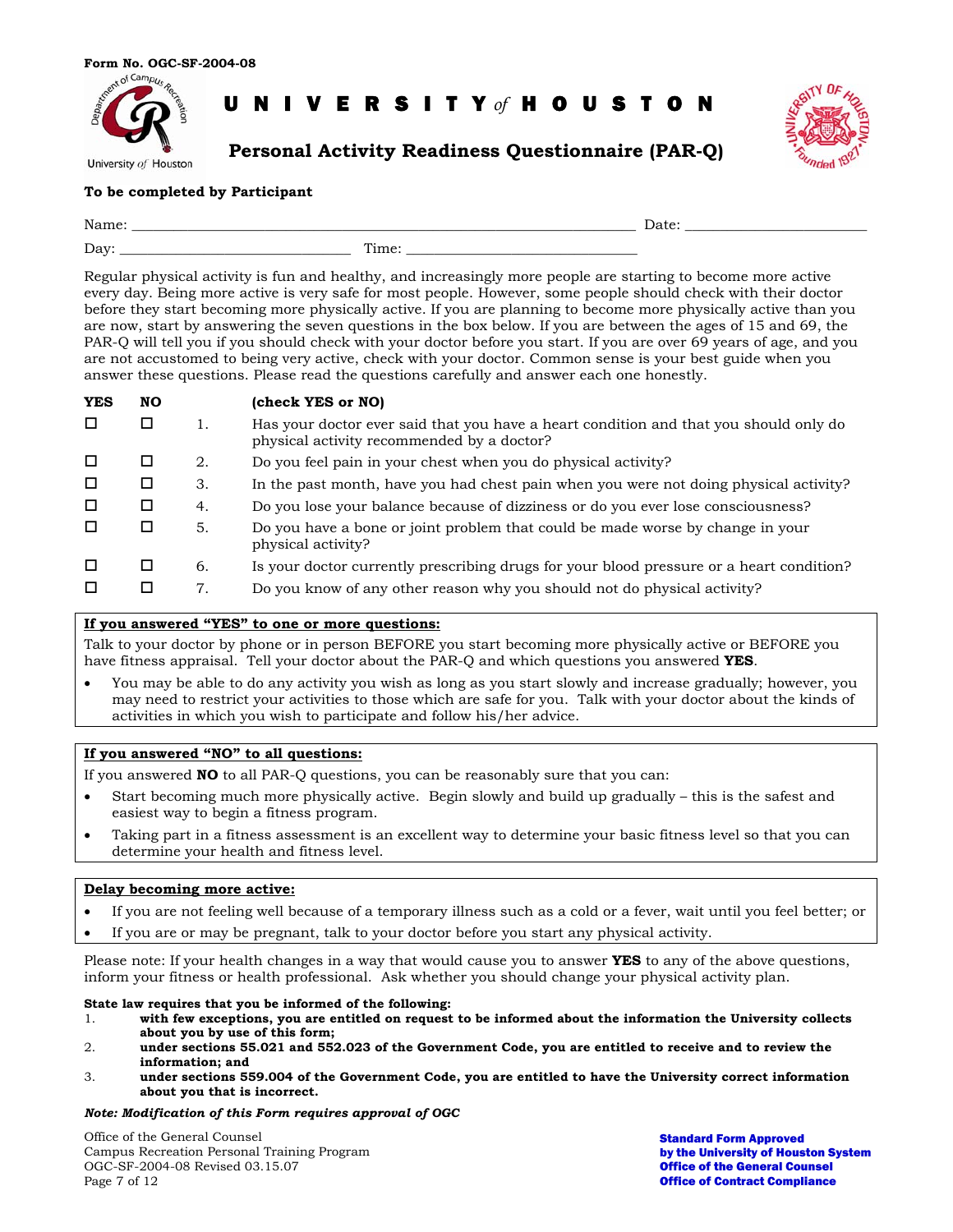| Form No. OGC-SF-2004-08                                                                                                                                                                                                       |      |                                      |
|-------------------------------------------------------------------------------------------------------------------------------------------------------------------------------------------------------------------------------|------|--------------------------------------|
| Accent of Campus Re<br>U N I V E R S I T Y of H O U S T O N                                                                                                                                                                   |      |                                      |
| <b>Medical Consent Form</b>                                                                                                                                                                                                   |      |                                      |
| University of Houston                                                                                                                                                                                                         |      |                                      |
|                                                                                                                                                                                                                               |      |                                      |
|                                                                                                                                                                                                                               |      |                                      |
|                                                                                                                                                                                                                               |      |                                      |
| □ Cardiovascular Exercise □ Resistance Training □ Other: _______________________                                                                                                                                              |      |                                      |
| We have identified your patient with risk factor(s) and need your consent before beginning a fitness<br>assessment or exercise program.                                                                                       |      |                                      |
| Prior to giving an exercise program he/she may take a fitness assessment that involves the following:                                                                                                                         |      |                                      |
| Sub maximal test (Cycle, Treadmill, or Step Test)                                                                                                                                                                             |      |                                      |
| Push-up test                                                                                                                                                                                                                  |      |                                      |
| 1 minute sit-up test                                                                                                                                                                                                          |      |                                      |
| Low Back / Hamstring sit 'n reach flexibility test                                                                                                                                                                            |      |                                      |
| Your consent is necessary in order to begin with the above exercises. Please identify any<br>recommendations, contradictions, or restrictions that are appropriate for your patient:                                          |      |                                      |
|                                                                                                                                                                                                                               |      |                                      |
| If your patient is taking medications that will affect his/her heart rate response to exercise, please<br>indicate the manner of the effect (raises, lowers, or has no effect on heart rate response):<br>Type of Medication: |      |                                      |
| Effect:                                                                                                                                                                                                                       |      |                                      |
| Thank you,                                                                                                                                                                                                                    |      |                                      |
| Fitness Zone at the Campus Recreation & Wellness Center (CRWC)<br>University of Houston                                                                                                                                       |      |                                      |
| <b>Patient's Name</b><br>program and/or fitness assessment with the recommendations or restrictions sated above.                                                                                                              |      | has my approval to begin an exercise |
| <b>Doctor's Signature</b>                                                                                                                                                                                                     | Date | Phone                                |
| Note: Modification of this Form requires approval of OGC                                                                                                                                                                      |      |                                      |
|                                                                                                                                                                                                                               |      |                                      |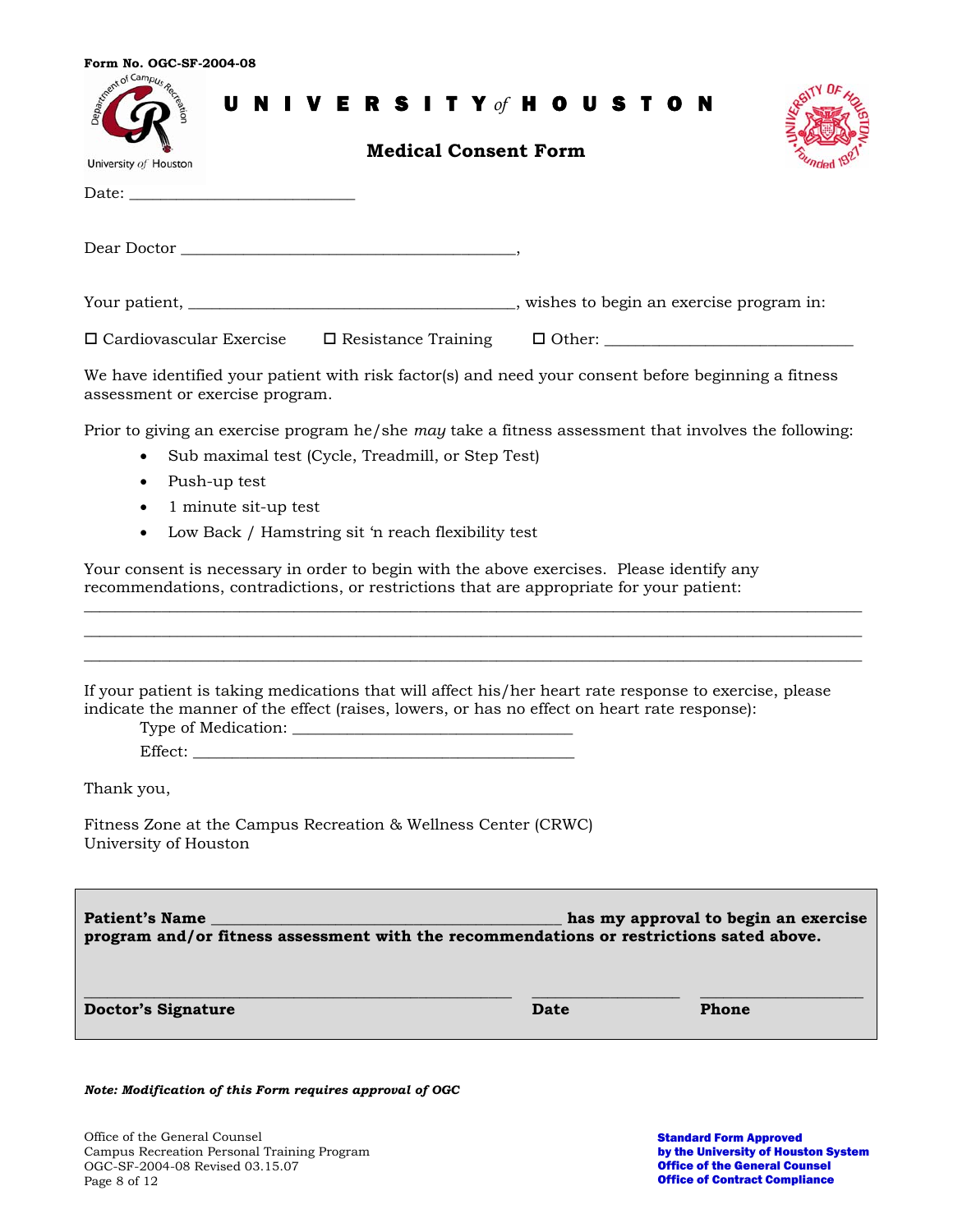



Office of Contract Compliance

## **Training Information Form**

University of Houston

Thank you for participating in the Campus Recreation and Wellness Center's Personal Training Program. In order to communicate all the necessary information related to your personal training session, we have listed the following policies and information that you should know. Please contact the Fitness Director, Coordinator of Personal Training, for any questions or concerns at: 713-743-0723 or [qfit@uh.edu.](mailto:qfit@uh.edu)

#### **Trainer's Responsibilities to Client:**

- 1. Provide the client with a PAR-Q Form and a Medical Consent Form if necessary.
- 2. Upon payment, the trainer will contact client within 48 hours to schedule the first appointment.
- 3. Assist in determining realistic goals and objectives.
- 4. Motivate, educate, and ensure proper exercise techniques according to national certification guidelines.
- 5. Record the progress of the client and provide necessary timely feedback.
- 6. Evaluate and modify program as necessary.
- 7. Inform the client in advance of any changes in training times and dates.
- 8. If trainer is >15 minutes late without client's prior approval, the trainer is considered a no-show and the remaining session or following session is free (as decided by client).
- 9. The trainer is responsible for notifying the client if he/she will no longer be training at the CRWC. Within 48-hours of notification, the trainer is responsible for either assigning a new trainer for the client or obtaining a refund for the client's unused sessions.

#### **Responsibilities of Client:**

1. Timeliness:

Client printed name:

Page 9 of 12

- a. Client must make payment prior to any personal training sessions; cash or check payable to the University of Houston is accepted; payment will be accepted at Welcome Desk.
- b. Inform the trainer 24-hours in advance of a cancellation or any changes to the training session; otherwise, you will be charged for the training session (first, call trainer; second, call Welcome Desk).
- c. The trainer is obligated to wait for the client up to 20 minutes. Thereafter, the client is considered a no-show and will be charged for the session.
- d. If client is < 20 minutes late, session will proceed for the remaining time. No refunds will be given.
- 2. Abide by the rules and policies of the CRWC and the Fitness Zone Floor.
- 3. Read and sign the PAR-Q and liability waiver prior to first training session.
- 4. Adhere to the recommendations of the PAR-Q Form.
- 5. Make a commitment to the program.
- 6. Adhere to advice concerning health and fitness activities outside of the time spent with personal trainer. Reaching any health and fitness goal requires one to integrate his/her current lifestyle with such goals. This usually requires dietary modifications as well as following a strength training and cardiovascular regimen.
- 7. Communicate with the trainer. It is very important for the client to keep the trainer informed of any concerns or discomforts. Modifications to programs and schedules may be necessary and should not be looked upon as inconveniences to the trainer. The client's needs are the purpose of our services.
- 8. Personal training clients who are not actively training for 4 months may reactivate their session(s) by contacting the fitness director. After 4 months, sessions are no longer valid. No refunds given at this point.

| Would you like to be on our e-mail list for personal training? $\Box$ Yes $\Box$ No                             |                                                                                                              |
|-----------------------------------------------------------------------------------------------------------------|--------------------------------------------------------------------------------------------------------------|
|                                                                                                                 |                                                                                                              |
|                                                                                                                 |                                                                                                              |
| Note: Modification of this Form requires approval of OGC                                                        |                                                                                                              |
| Office of the General Counsel<br>Campus Recreation Personal Training Program<br>OGC-SF-2004-08 Revised 03.15.07 | <b>Standard Form Approved</b><br>by the University of Houston System<br><b>Office of the General Counsel</b> |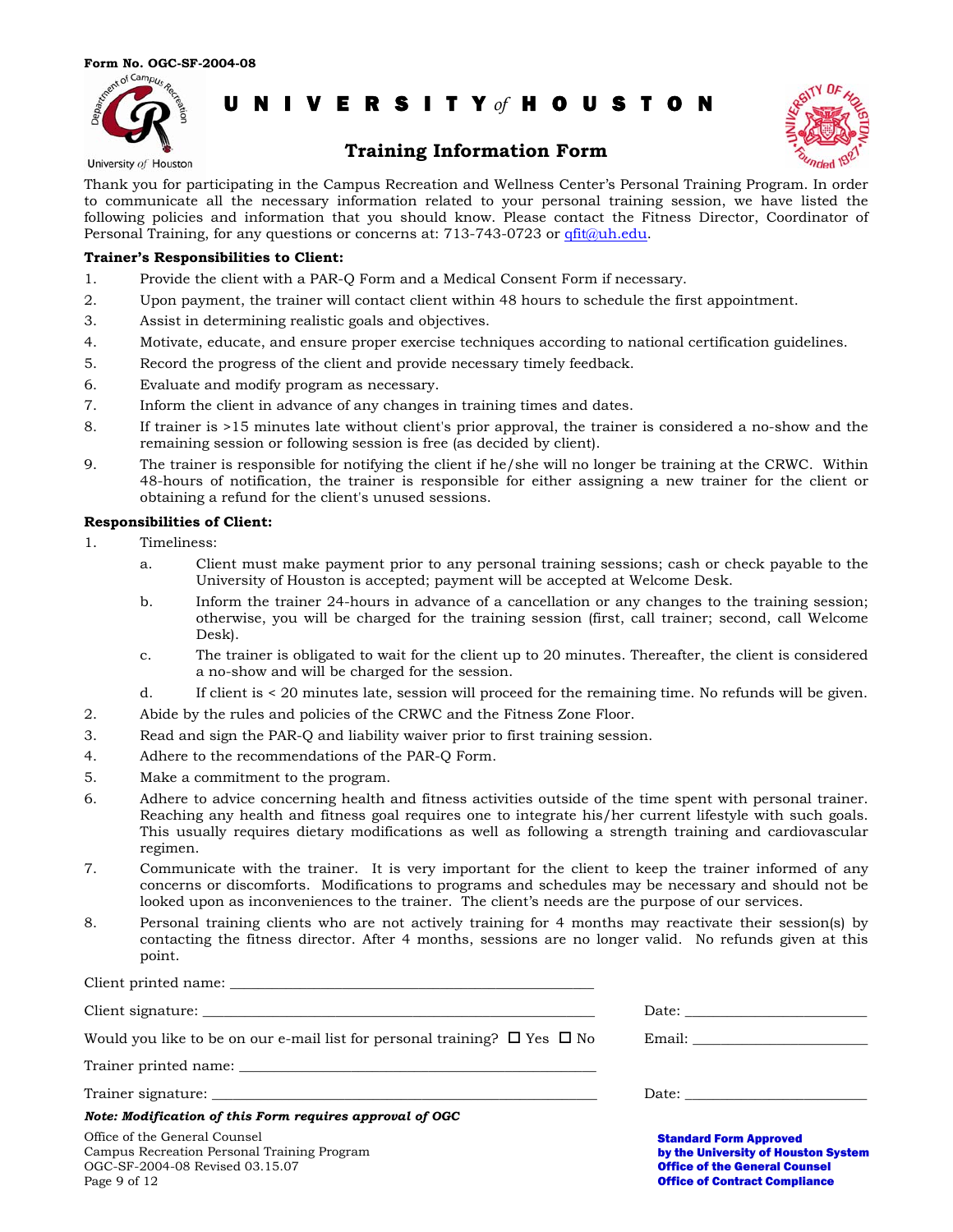



University of Houston

## **Workout Session Card**

When you train your client, fill out the workout session card.

| Session  | Date | Time         |     | Trainer's | Client's |
|----------|------|--------------|-----|-----------|----------|
| Attended |      | <b>Start</b> | End | Initials  | Initials |
|          |      |              |     |           |          |
|          |      |              |     |           |          |
|          |      |              |     |           |          |
|          |      |              |     |           |          |
|          |      |              |     |           |          |
|          |      |              |     |           |          |
|          |      |              |     |           |          |
|          |      |              |     |           |          |
|          |      |              |     |           |          |
|          |      |              |     |           |          |
|          |      |              |     |           |          |
|          |      |              |     |           |          |
|          |      |              |     |           |          |
|          |      |              |     |           |          |
|          |      |              |     |           |          |
|          |      |              |     |           |          |
|          |      |              |     |           |          |
|          |      |              |     |           |          |
|          |      |              |     |           |          |
|          |      |              |     |           |          |
|          |      |              |     |           |          |
|          |      |              |     |           |          |
|          |      |              |     |           |          |
|          |      |              |     |           |          |
|          |      |              |     |           |          |

- Session Attended The Session Number/Total Sessions Purchased
- Date The date you trained the client
- Time The start and end time of the session
- Trainer's Initial You will not be paid if you do not initial
- Client's Initial You will not be paid if client does not initial

**State law requires that you be informed of the following:** 

- 1. **with few exceptions, you are entitled on request to be informed about the information the University collects about you by use of this form;**
- 2. **under sections 55.021 and 552.023 of the Government Code, you are entitled to receive and to review the information; and**
- 3. **under sections 559.004 of the Government Code, you are entitled to have the University correct information about you that is incorrect.**

#### *Note: Modification of this Form requires approval of OGC*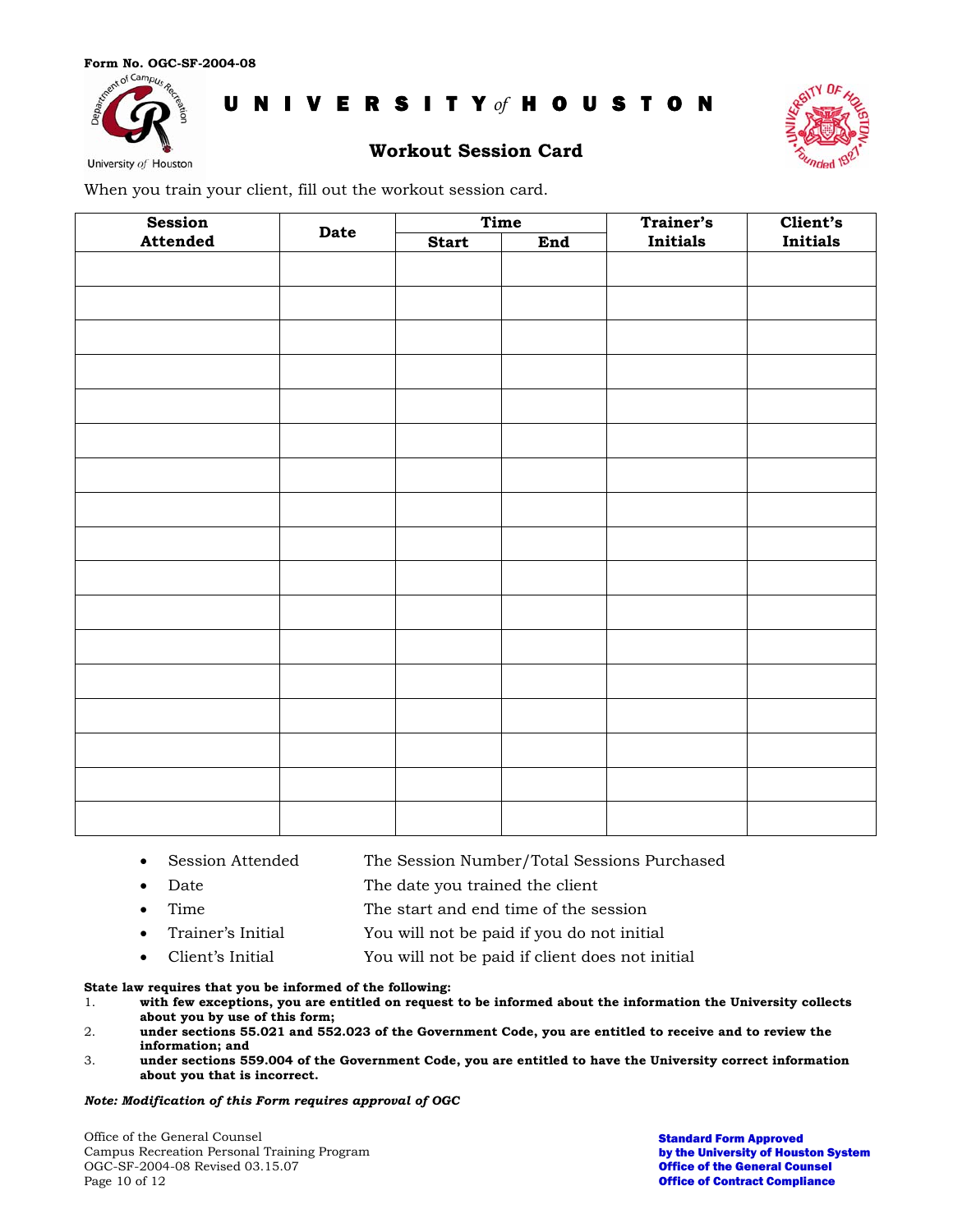



Personal Trainer's Name: \_\_\_\_\_\_\_\_\_\_\_\_\_\_\_\_\_\_\_\_\_\_\_\_\_\_\_\_\_\_\_\_\_\_\_\_\_\_\_\_\_\_\_\_\_\_\_\_\_\_\_\_\_\_\_\_\_\_\_\_\_\_\_\_\_\_\_\_\_\_\_\_\_\_\_

Please list your current client and their status. Then explain whether or not the client will be continuing with another trainer or will be ceasing personal training.

### *Client and both Trainers must sign this form.*

| <u> 1989 - Johann Stoff, deutscher Stoff, der Stoff, der Stoff, der Stoff, der Stoff, der Stoff, der Stoff, der S</u><br>Date |  |
|-------------------------------------------------------------------------------------------------------------------------------|--|
|                                                                                                                               |  |
| Date                                                                                                                          |  |
|                                                                                                                               |  |
| <u> 1989 - Johann Harry Harry Harry Harry Harry Harry Harry Harry Harry Harry Harry Harry Harry Harry Harry Harry</u><br>Date |  |
|                                                                                                                               |  |
|                                                                                                                               |  |
|                                                                                                                               |  |
|                                                                                                                               |  |

**State law requires that you be informed of the following:** 

1. **with few exceptions, you are entitled on request to be informed about the information the University collects about you by use of this form;** 

3. **under sections 559.004 of the Government Code, you are entitled to have the University correct information about you that is incorrect.** 

*Note: Modification of this Form requires approval of OGC*

Office of the General Counsel Campus Recreation Personal Training Program OGC-SF-2004-08 Revised 03.15.07 Page 11 of 12

<sup>2.</sup> **under sections 55.021 and 552.023 of the Government Code, you are entitled to receive and to review the information; and**